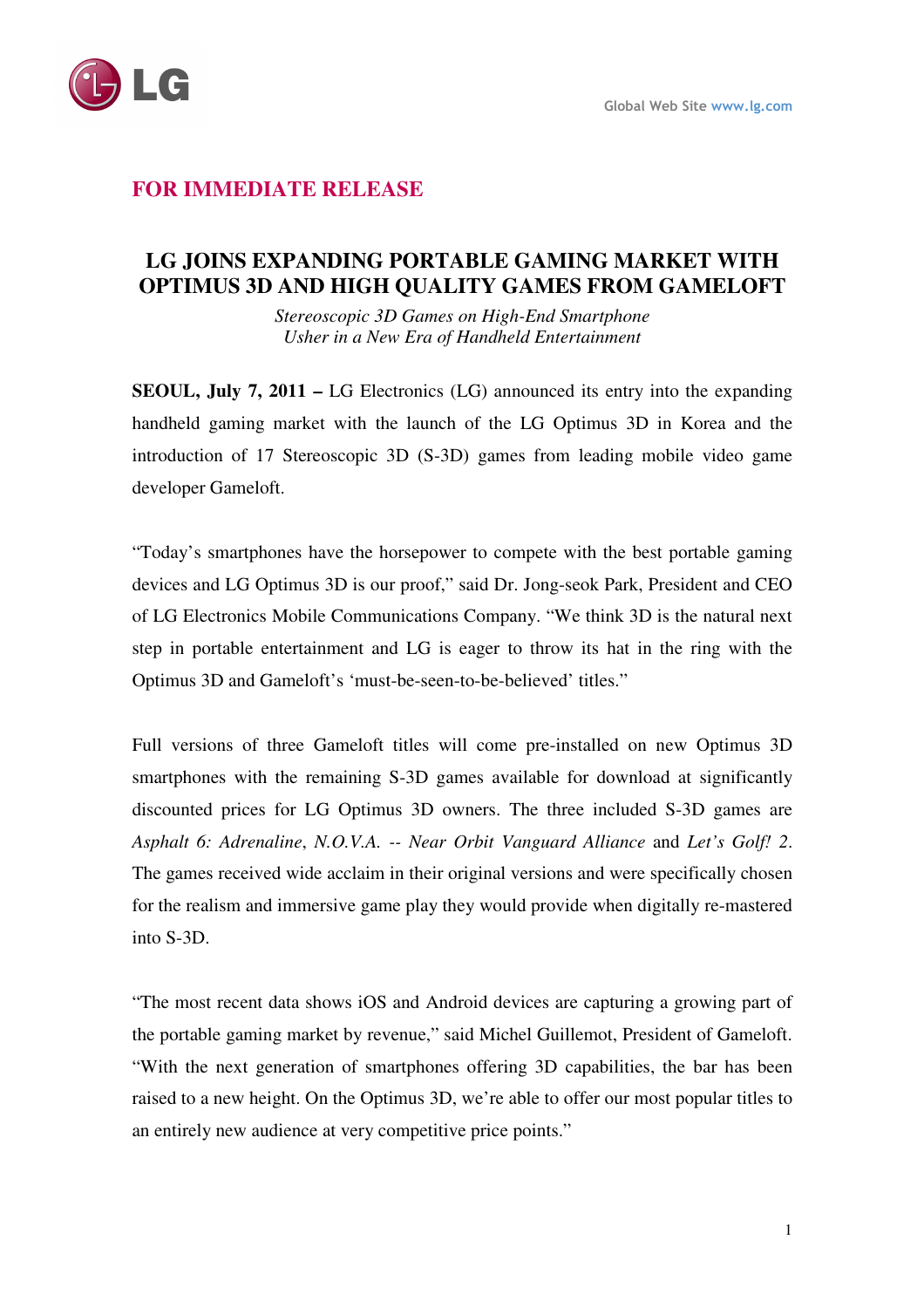

Fourteen additional Gameloft S-3D games will be available for download via the *3D Games* icon on the LG Optimus 3D. Titles such as: *Assassin's Creed: Altaïr's Chronicles*, *James Cameron's Avatar*, *Ultimate Spider Man: Total Mayhem*, *GT Racing: Motor Academy*, *Shrek Kart*, *Modern Combat 2: Black Pegasus*, *Real Football 2011*, *Star Battalion*, *N.O.V.A. 2 -- Near Orbit Vanguard Alliance*, *Dungeon Hunter 2*, *Fishing Kings*, *BackStab*, *Eternal Legacy* and *Shadow Guardian* will be offered to Optimus 3D owners at half price for the first three months. *Archer Craft*, an LG produced S-3D game, will also be available as a free download.

Furthermore, special software available only on Optimus 3D allows for real-time conversion of 2D photo and video content into 3D. What's more, LG is taking content creation to a new level with a free software that can convert 2D games to 3D, available for download to all Optimus 3D owners in the third quarter.

"The convergence of communication, the internet and entertainment all on one device was what made smartphones so popular so quickly," added LG's Dr. Park. "3D on smartphones is what color was to television – it introduces an entirely new level of viewing enjoyment. Playing a Gameloft 3D title on an LG Optimus 3D is simply taking that enjoyment and multiplying it by a factor of ten. It's an experience that's guaranteed to put a smile on anyone's face."

The LG Optimus 3D, the world's first smartphone with full 3D and Tri-Dual (dual-core, dual-channel, dual-memory) architecture, was designed for maximum performance and efficiency, ideal for the high processing power required for gaming and viewing videos. The LG Optimus 3D is currently being introduced in over 60 markets around the world. The preloaded games will be available from launch, with further downloadable games rolling out over the coming months through a dedicated *3D Games* icon.

# # #